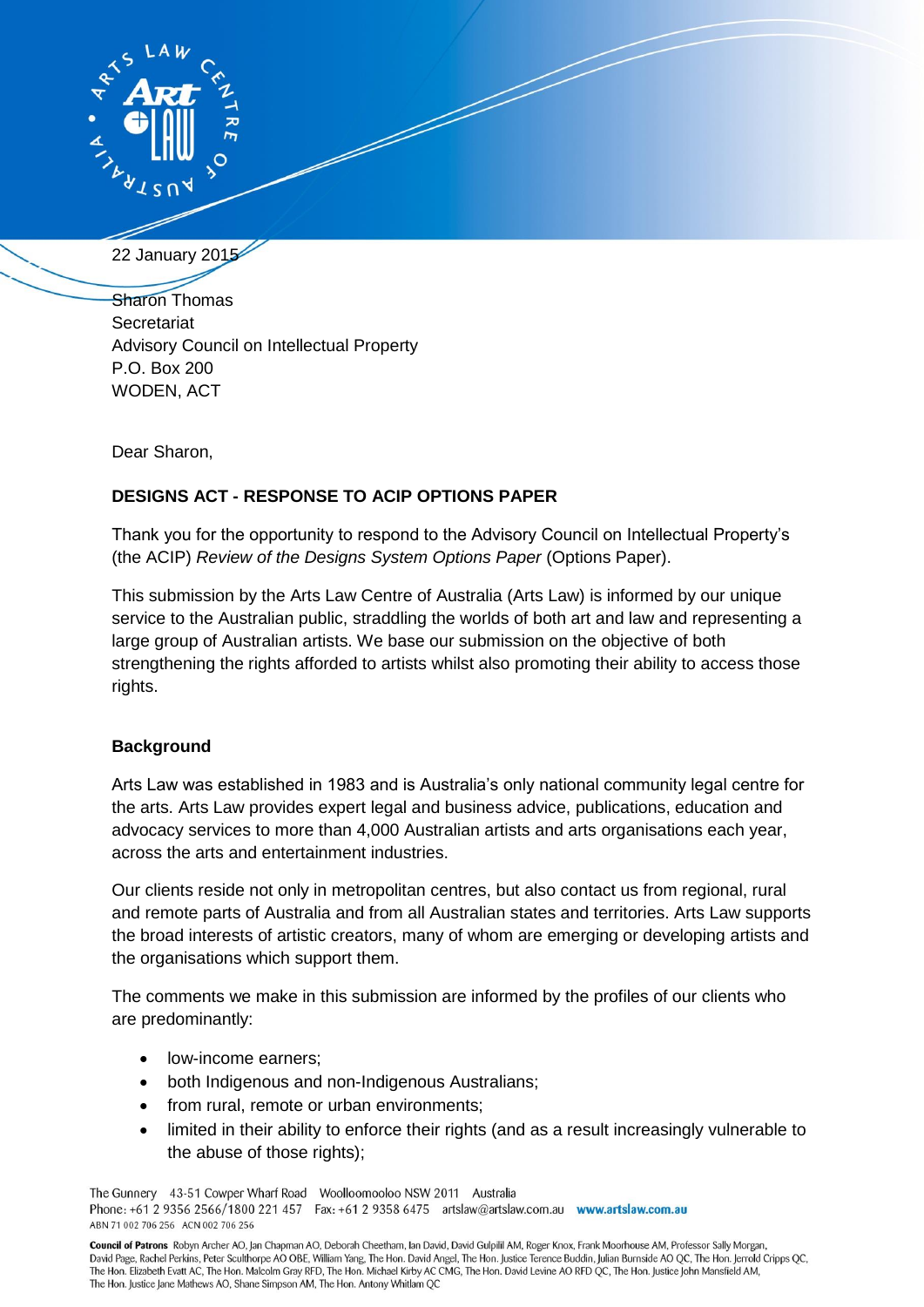- dedicated to the creation of art across all disciplines;
- either new, emerging or established arts practitioners or arts organisations;
- operating arts businesses;
- working in both traditional and digital media;
- self-reliant in business; and
- typically have limited legal educated and are eager for accessible legal information.

## **The options for Designs Act reform**

Arts Law expresses support for Option 2 as set out in the Options Paper to clarify the laws around designs and bring them in line with international treaties.

## **The copyright/design overlap**

**.** 

The need for designs clarification is particularly acute when it comes to the copyright/designs overlap. As stated in our submission of 7 November 2013, it is Arts Law's position that the provisions in sections 74-77A of the *Copyright Act 1968* (Cth) and section 18 of the *Designs Act 2003* (Cth) have the potential to unfairly burden artists. Under section 77 of the Copyright Act an unauthorised person making a product embodying an artist's work does not infringe that artist's copyright in their artistic work where a corresponding design of the artistic work has been applied industrially by the artist themselves. This means that although an artist may freely make unlimited two-dimensional reproductions and have those reproductions protected under copyright law, if that artist makes a small number of three-dimensional reproductions that protection is lost. This results in an environment where artists are unable to fully commercially exploit their interest in their own work, and if they do, they run the risk of having their work freely copied and reproduced by others.

The policy reasoning behind the copyright/design overlap as it currently exists in Australia law has been described as "things which are essentially functional and intended for mass protection should not get the very extensive protection of copyright law". Arts Law submits that this is unfair to artists, and also increasingly outdated given a) the international trend to harmonisation of copyright laws including allowances for the protection of intellectual property rights in industrially-applied designs through copyright; and, b) technological developments such as 3D printing which now allow artists to make and reproduce their physical works in large numbers.

It is against this background that Arts Law supports Option 2 which seeks to both address the anomalies of the copyright/design overlap, and also bring Australian law into line with that of international treaties and trading partners. Arts Law refers to our previous submission wherein we drew comparisons with foreign jurisdictions such as the United States<sup>1</sup> and New

 $1$  17 U.S.C. § 102 (US). Under US Law, there still exists a separability requirement for industrial designs to receive copyright protection; see US Copyright Office, *Copyright Law: Chapter 1*, 4–5 < [http://www.copyright.gov/title17/92chap1.pdf>](http://www.copyright.gov/title17/92chap1.pdf): "Pictorial, graphic, and sculptural works" include twodimensional and three-dimensional works of fine, graphic, and applied art, photographs, prints and art reproductions, maps, globes, charts, diagrams, models, and technical drawings, including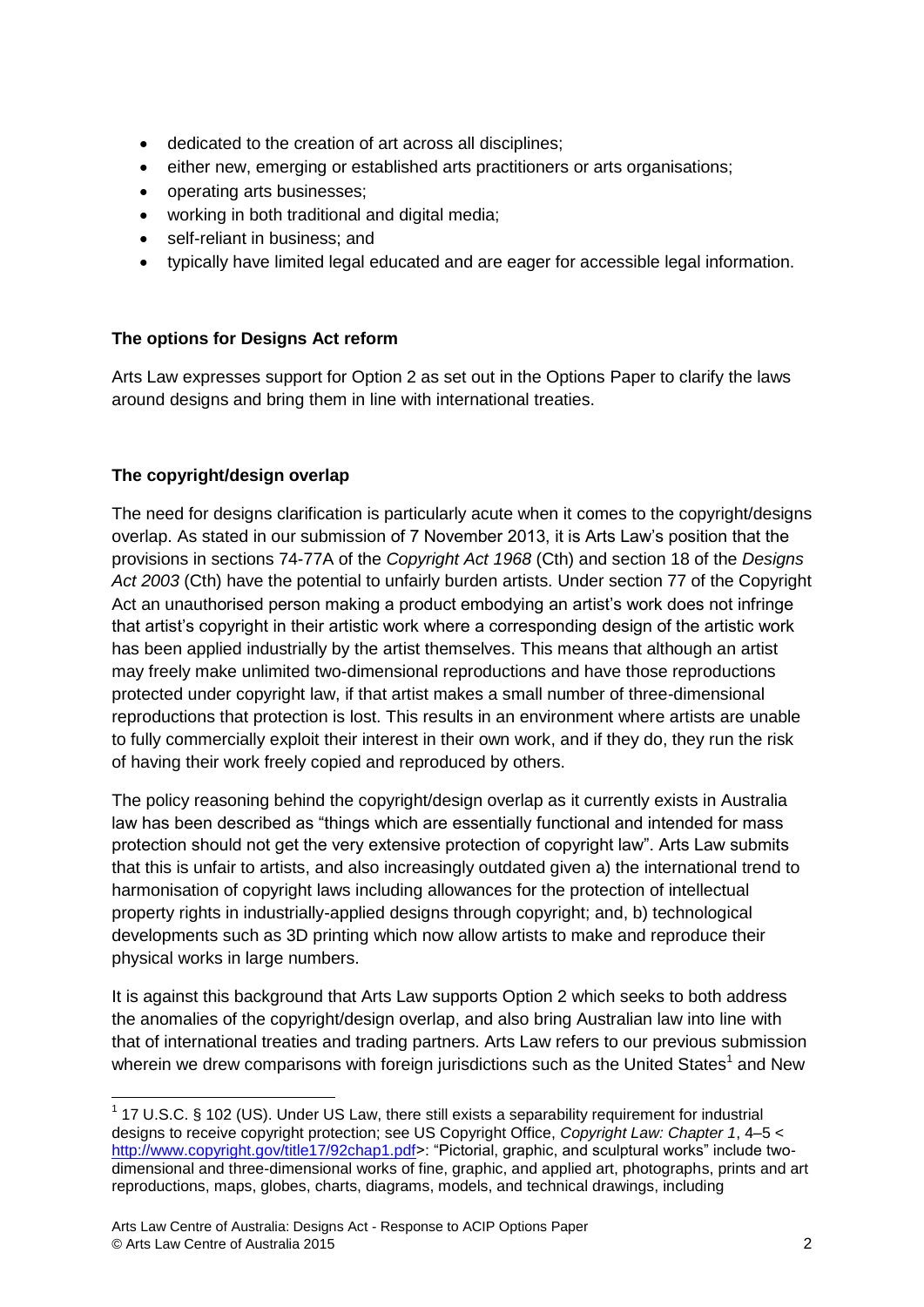Zealand<sup>2</sup> "which provide copyright protection for at least some industrially applied designs",<sup>3</sup> as well as the European Union<sup>4</sup> and its members states such as France<sup>5</sup>, Italy and the UK where designs protection exists under both forms of intellectual property regime, registration and copyright, where such protections are available.

In supporting the above Arts Law is not advocating the outright repeal of the current copyright/design overlap provisions. Of the three broad options listed by the ACIP to revise the copyright/design overlap Arts Law would support the second, i.e., not excluding artistic works from the copyright system upon industrial application, and instead allowing such works to retain copyright protection for a period not equivalent to the full term of copyright. Such a system is already in place in New Zealand where the copyright protection for an industrially-applied work of artistic craftsmanship is lifted after 25 years<sup>6</sup>, and in the case of any other industrially-applied artistic work, after 16 years<sup>7</sup>. Arts Law also finds potential in the ACIP's example of limiting copyright protection to a term equivalent to that available to registered designs (currently 10 years).

Allowing industrially-applied artistic works to retain copyright protection for a strictly limited period would go some way to alleviating the current copyright/design confusion without potentially extending copyright protection to purely utilitarian items such as tools and machinery parts. Furthermore, it would also be of particular benefit to artists such as those who seek advice from Arts Law, namely those artists in the early stages of their design career or business, and who often do not have the knowledge or resources to formally register their artistic works as designs. As it is, under current copyright and design law, once such emerging and developing artists industrially apply their artistic works in order to enter and sell in the design market, they have neither copyright protection nor design protection, leaving them unable to protect themselves against copying at a crucial time when they are working to establish their business. Arts Law also notes that the general public has a higher awareness of copyright protection and its purpose compared to designs protection.

Arts Law does not agree that the option of allowing industrially-applied artistic works to retain copyright protection for a period of time will effectively introduce an unregistered design right. Under this option, the protection of the industrially-applied artistic work is rooted in copyright, not design, and thus would only apply to artistic works and works of artistic craftsmanship which but for their industrial application, would be protected by copyright anyway. An artist who has industrially applied his or her artistic work and seeks to take action against an infringer would therefore have to prove their case under principles of

1

architectural plans. Such works shall include works of artistic craftsmanship insofar as their form but not their mechanical or utilitarian aspects are concerned; the design of a useful article, as defined in this section, shall be considered a pictorial, graphic, or sculptural work only if, and only to the extent that, such design incorporates pictorial, graphic, or sculptural features that can be identified separately from, and are capable of existing independently of, the utilitarian aspects of the article." Copyright Act 1994 (NZ), s 75.

 $3$  Lisa Lennon, Lauren Eade and Anna Smyth, '3D Printing: Design revolution or intellectual property nightmare?' (2013) 51(9) *Law Society Journal* 60, 63.

<sup>&</sup>lt;sup>4</sup> Article 17 of Directive 98/71/EC of the European Parliament and the Council of the European Union, "[a] design protected by a design right registered in or in respect of a Member State in accordance with this Directive shall also be eligible for protection under the law of copyright of that State as from the date on which the design was created or fixed in any form."

<sup>5</sup> Intellectual Property Code Art. L. 112-1 (Fr).

<sup>6</sup> *Copyright Act 1994 (New Zealand)*, section 75(1)(c).

<sup>7</sup> *Copyright Act 1994 (New Zealand)*, section 75(1)(e).